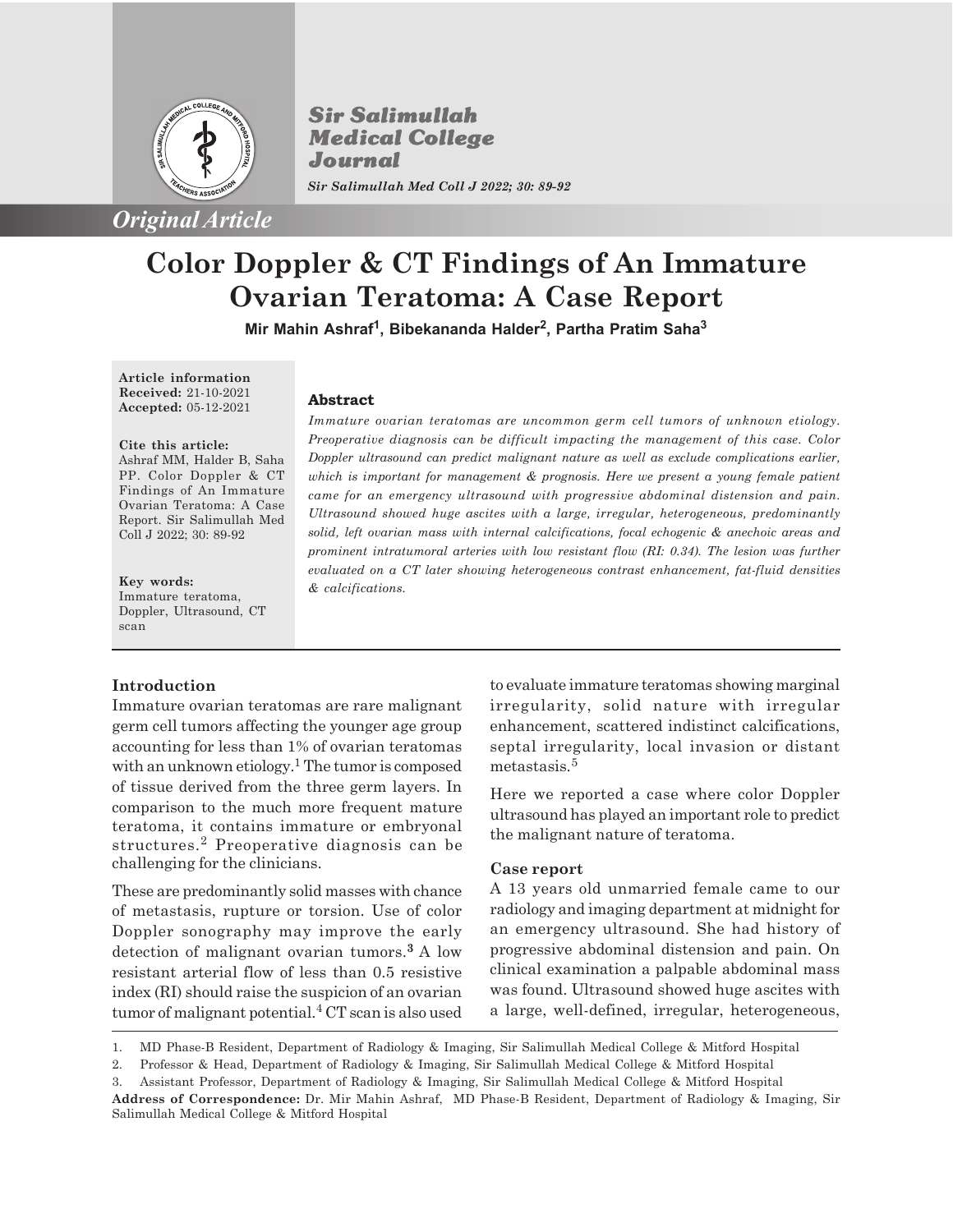

**Fig.-1:** B-mode ultrasound. A. Heterogeneous, predominantly solid, left ovarian mass with internal hypo to anechoic cystic spaces and hyperechoic calcifications. B. Internal hyperechogenic sound attenuating fat component is seen. Surrounding ascites is seen.



**Fig.-2:** *Color Doppler ultrasound. A. Prominent intratumoral vessels. B. Low resistant flow with an RI of 0.34.*

predominantly solid, left ovarian mass with internal hypo to anechoic cystic spaces, hyperechoic sound attenuating fat component and hyperechoic calcific foci casting acoustic shadows. Color Doppler showed prominent intratumoral supplying arteries originated form ovarian artery having low resistant flow. The resistive index (RI) was 0.34 and the pulsatility index (PI) was 0.42. These features

suggested the malignant nature of teratoma. The lesion was further evaluated on CT later showing large soft-tissue density left ovarian mass with internal fat-fluid densities, scattered calcifications & ascites. After intravenous contrast administration, a heterogeneous enhancement is noted within the solid component suggesting the lesion as immature ovarian teratoma.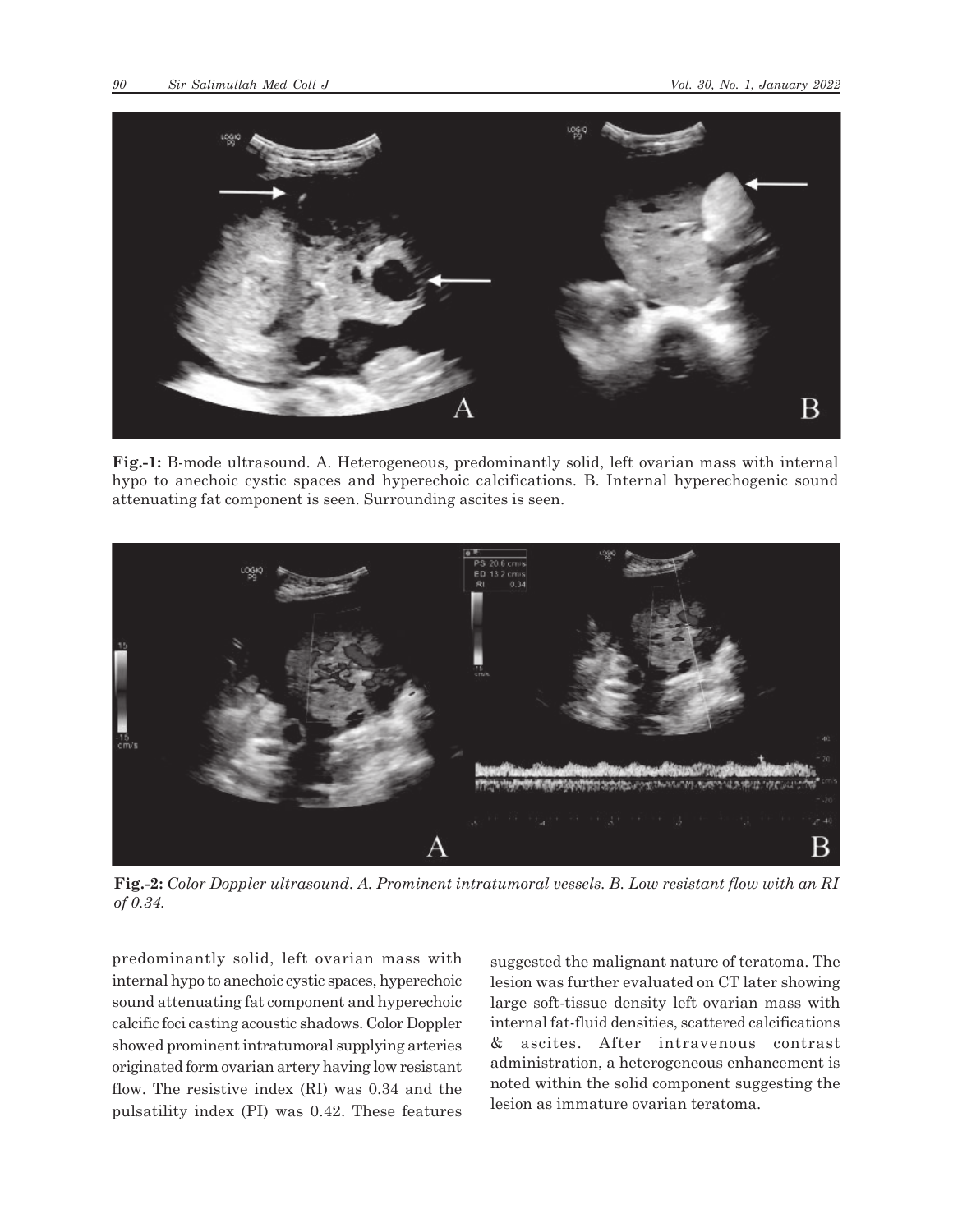

**Fig.-3:** *CT scan. A. Axial non-contrast image showing ascites and heterogeneous mass with solid & cystic components, fat-fluid densities and calcifications. B,C. Axial & reconstructed post-contrast images showing heterogeneous enhancement within the solid component.*

### **Discussion**

Teratomas are benign or malignant neoplasms derived from the primordial germ cells. They can arise in the gonads or in extragonadal locations. Teratomas are classified histologically into mature (benign), immature (malignant) and monodermal or highly specialized (struma ovarii and carcinoid) types.<sup>5</sup> Immature teratomas differ from mature cystic teratomas in that they demonstrate clinically malignant behavior, commonly affect the younger age group, usually during the first two decades of life and are histologically distinguished by the presence of immature or embryonic tissues. The etiology is usually unknown. Patients usually do not present with pain or abdominal mass until the rapidly growing lesion reaches a considerable size or may undergo torsion or rupture as complications. Metastasis to retroperitoneal, paraaortic and more distant lymph nodes and later to the lungs, liver and other organs may impact on management as well as on prognosis.<sup>6</sup> In view of this, teratomas occurring in childhood, adolescence and early adult life should always be examined carefully and thoroughly sampled.

On ultrasound, the tumors are heterogeneous, predominantly solid lesions with scattered calcifications and foci of fat. Color Doppler should always be used in combination with grayscale ultrasound as the first diagnostic modality of choice for all the patients with ovarian masses.<sup>7</sup> Ovarian mass with central prominent arterial flow of low impedance of less than 0.5 RI should raise the suspicion of an ovarian tumor of malignant potential.<sup>4</sup> Study shows a good specificity  $(84.1\%)$ and sensitivity (97.5 %) with PI and RI values of  $\leq$ 1.0 and  $\leq$ 0.6, respectively in differentiating between malignant and benign ovarian tumors.<sup>8</sup> In our case, 0.42 of PI & 0.34 of RI in intratumoral arteries helped us predict the malignant nature of the lesion.

On CT scan, immature ovarian teratomas show marginal irregularity, solid nature with heterogeneous contrast enhancement, fat-fluid densities & scattered calcifications. CT can also help evaluate the local invasion and distant metastasis which was not present in our case.<sup>9</sup>

#### **Conclusion**

This case represents the color Doppler ultrasound and CT evaluation of immature ovarian teratoma A keen observation of imaging modalities is needed to achieve accurate diagnosis, exclude complications and help further management.

#### **References**

- 1. Bonazzi C, Peccatori F, Colombo N, Lucchini V, Cantù MG, Mangioni C. Pure ovarian immature teratoma, a unique and curable disease: 10 years' experience of 32 prospectively treated patients. Obstet Gynecol. 1994;84:598–604.
- 2. Varma AV, Malpani G, Agrawal P, Malukani K, Dosi S. Clinicopathological spectrum of teratomas: an 8-year retrospective study from a tertiary care institute. Indian J Cancer. 2017;54:576–9.
- 3. Kurjak A, Zalud I. Tumor neovascularization. In: Kurjak A, ed. Transvaginal color Doppler. London: Parthenon P, 1990; 94-105.